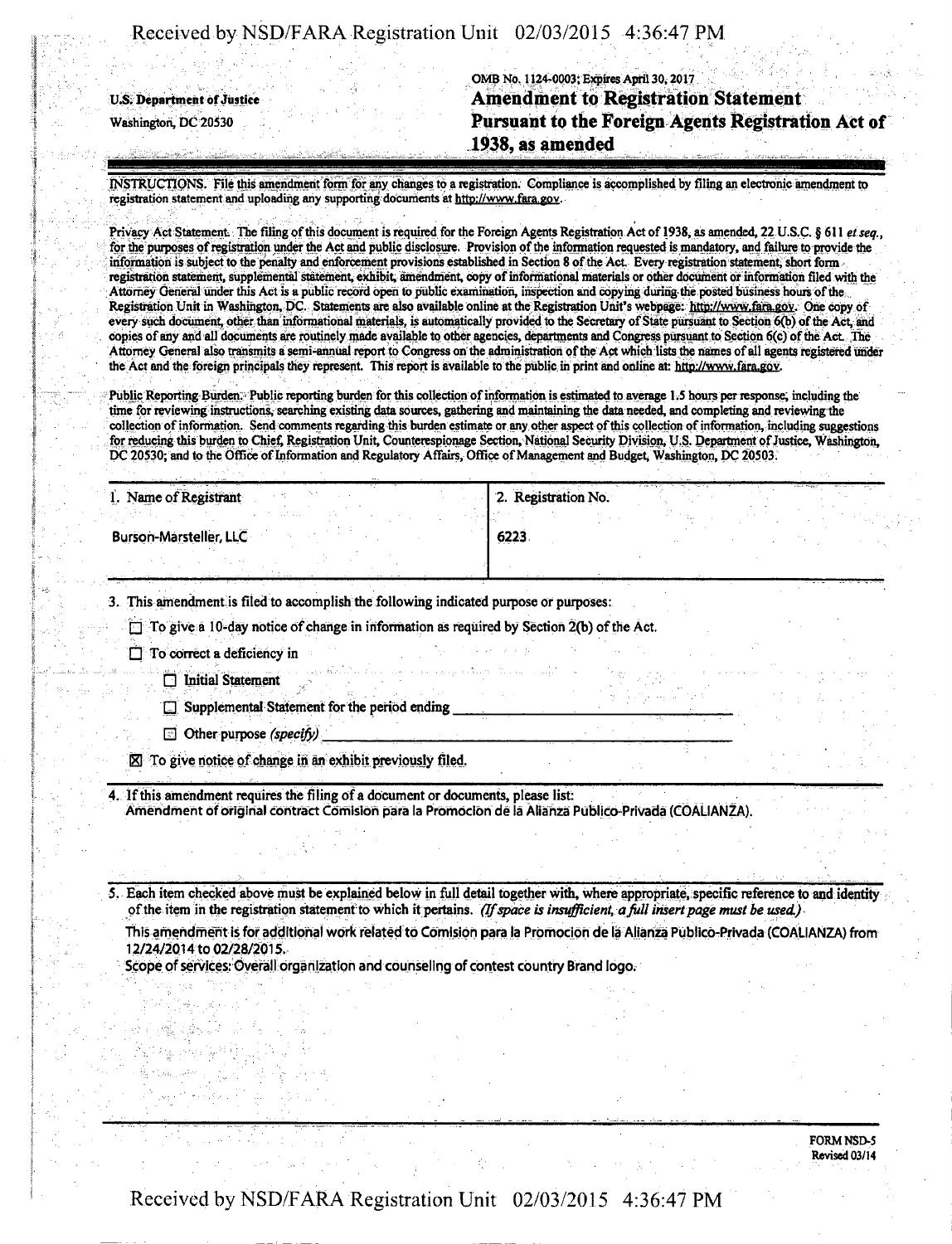## **EXECUTION**

In accordance with 28 U.S.C. § 1746, the undersigned swear(s) or affirm(s) under penalty of perjury that he/she has (they have) read the information set forth in this registration statement and the attached exhibits and that he/she is (they are) familiar with the contents thereof and that such contents are in their entirety true and accurate to the best of his/her (their) knowledge and belief, except that the undersigned make(s) no representation as to the truth or accuracy of the information contained in the attached Short Form Registration Statement(s), if any, insofar as such information is not within his/her (their) personal knowledge.

15

 $01/19$ 

(Date of signature) (Print or type name under each signature or provide electronic signature <sup>1</sup>)

Claudia Gioia

This statement shall be signed by the individual agent, if the registrant is an individual, or by a majority of those partners, officers, directors or persons performing similar functions, if the registrant is an organizat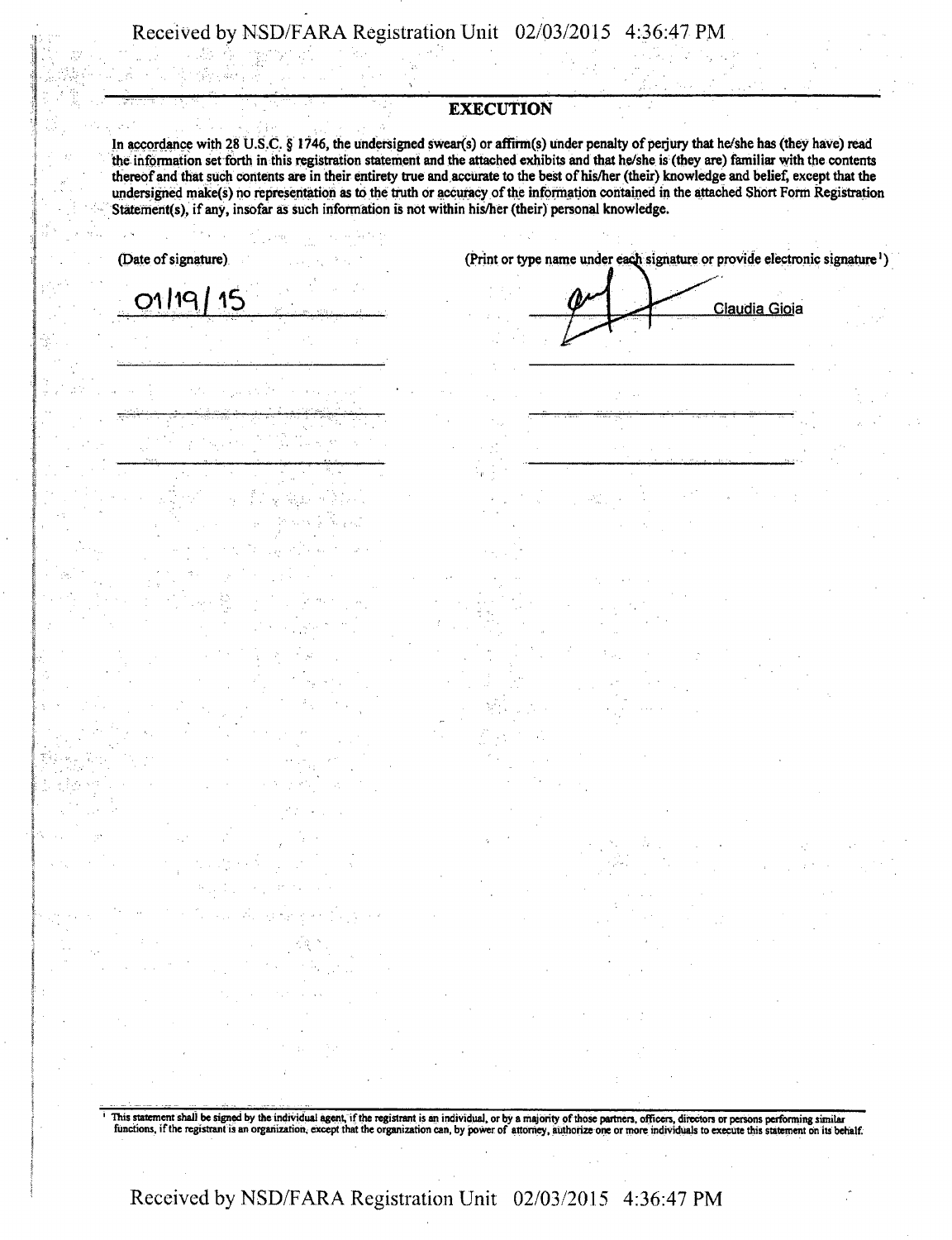

Tegucigalpa, Central District, December 24, 2014 NOTICE COALIANZA No. 687/2014

To:

CLAUDIA GIOIA WENCELBLAT Executive Vice President Burson-Marseteller LLC

Dear Mrs. Gioia,

According to the fourth section, third paragraph of the Agreement executed by and between Comisión para la Promoción de la Alianza Publica-Privada (COALIANZA) and Burson-Marsteller LLC on November  $14, 2014$ , I would like to request the following additional assignments:

General Purpose:

Diseno Marca Pais (i.e.: Country Brand Design) Contest

It is the reflection of the brand or visual identity through an iso-iogotype and a series of creative visual applications for advertising in the printed and audio-visual media, in the street, networks, promotion material, etc.

With the purpose of capturing the real local essence, acknowledging Honduran professionals and driving the dissemination of this initiative, Consejo Nacional de Inversiones (i.e. : national investment office) (CM) and the Office of the Secretary of State in Strategy and Communications have decided to carry out a Public Contest calling for proposals

### **SCOPE OF THE WORK**

'rl... Developing the '\*hraiid key". Base document that works like a road map and. sets the boundaries for the elements in Honduras' "brand promise", which manages to articulate and communicate comparative and competitive advantages:

2. Setting up the work plan.

3. Setting up the contest's technical rules.

4. Setting up the legal rules.

5. Defining and articulating steps to award the price, assign rights, etc.

6. Identifying and defining the 3 members of the Jury,

7. Calling the members of the Jury.

Tegucigalpa:<br>Col. Altos de Mira ntes, Diagonal Barro y Poseidon, Casa 2801, atra de La Universidad Jose Cecilio del Valle PBX: +(504) 2232-4647

San Pedro Sula: Barrio Los andes, 15 avenida, 2 calle N.O. Sim Pedro Sula, Cortes Tel,: +(504) 2257-4917

**.odiFenoDELA**<br>REPUBLICA DE HONDURAS RBCUSUCWa'UOM3USAS'.!

www. coaliaaza.gob.hn E-mail: contactenos@coalianza.gob.hn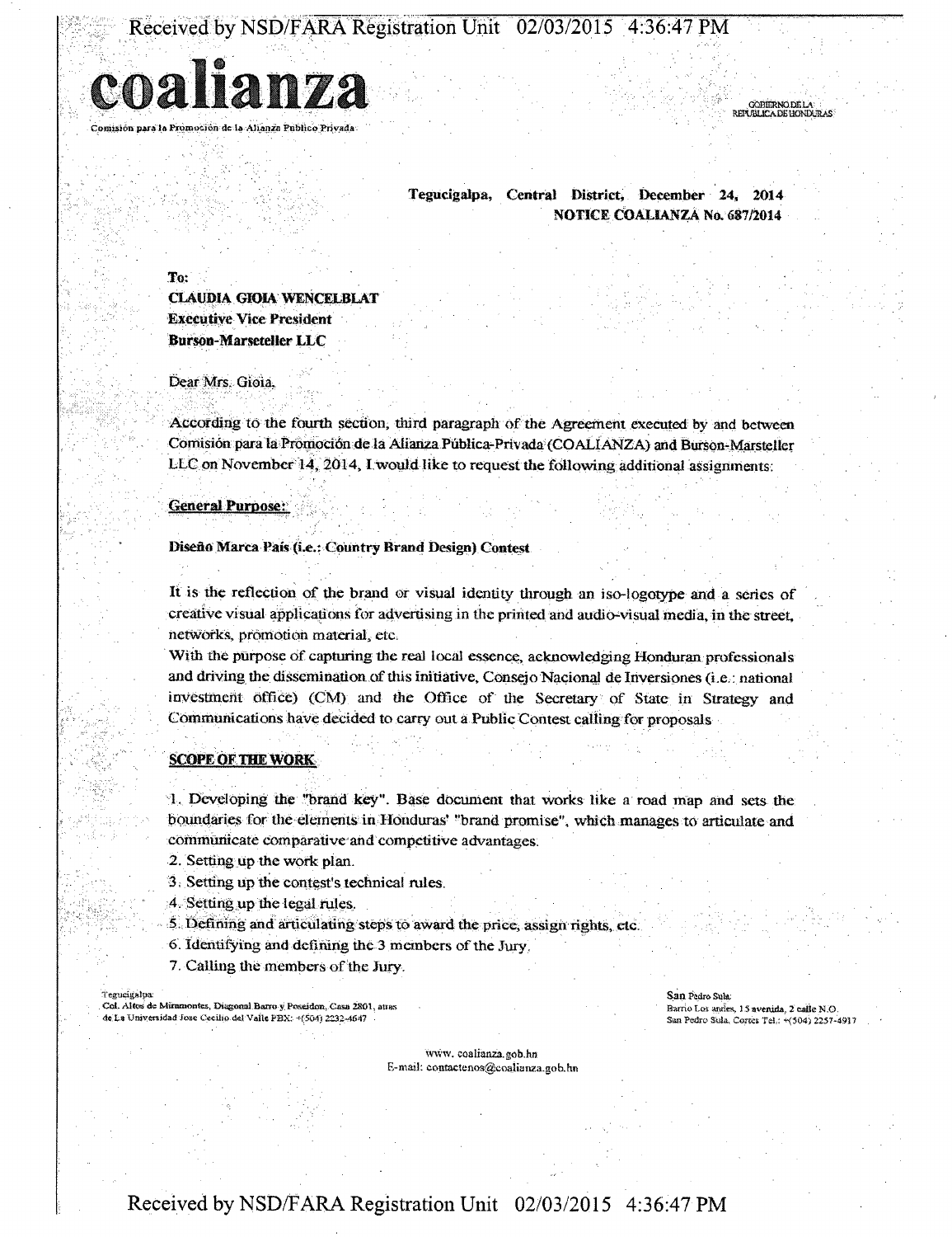# coalianza

la Promoción de la Alianza Público Privada

8. Organizing logistics in relation with international judges.

9. Developing instructions and FAQs.

10. Developing method of operation and review for the first shortlisting.

11. Providing the Jury with the works shortlisted in the first round.

12. Coordinating Jury meeting to evaluate shortlisted works.

13. Announcing to winners.

14. Awarding prizes.

15. Producing press article on the winners.

16. Exhibiting selected pieces.

17. Providing advice in general, troubleshooting.

The additional assignments above will apply to a period between December 24 and February 28, 2015, for a compensation of United States Dollars Ninety-three thousand, three hundred and thirty-three (US\$93,333.00), official currency of the United States of America.

Best regards,

## **MIGUEL ANGEL GAMEZ** President Commissioner **COALIANZA**

### **Translator's Certification**

I hereby certify the foregoing is a TRUE AND ACCURATE TRANSLATION into English of the original document in Spanish, which I have had before me. Buenos Aires, February 2, 2015.

Por el presente certifico que lo que antecede es TRADUCCIÓN FIEL y CORRECTA al idioma inglés del documento original redactado en idioma español, que he tenido a la vista y al cual me remito. Buenos Aires, 2 de febrero de 2015.

Tegucigalpa

**Natalia Risuleo** Traductora Pública de inglés

NATALIA RISULEO TRADUCTORA PUBLICA **INGLES** MAT. T. XVI - F. 332 CAP. FED.

INSCRIP. C. T. P. C. B. A. Nº 5987

Col. Altos de Miramontes, Diagonal Barra y Poseidon, Casa 2801, de la Universidad Jose Cecilia del Valle PBX: +(504) 2232-4647

> www.coalianza.gob.hn E-mail: contactenos@coalianza.gob.hn

San Pedro Sula: Barrio Los andes, 15 avenida, 2 calle N.O. San Pedro Sula, Cortes Tel.: +(504) 2257-4917

**COBIERNO DE LA REPÚBLICA DE HONDURAS**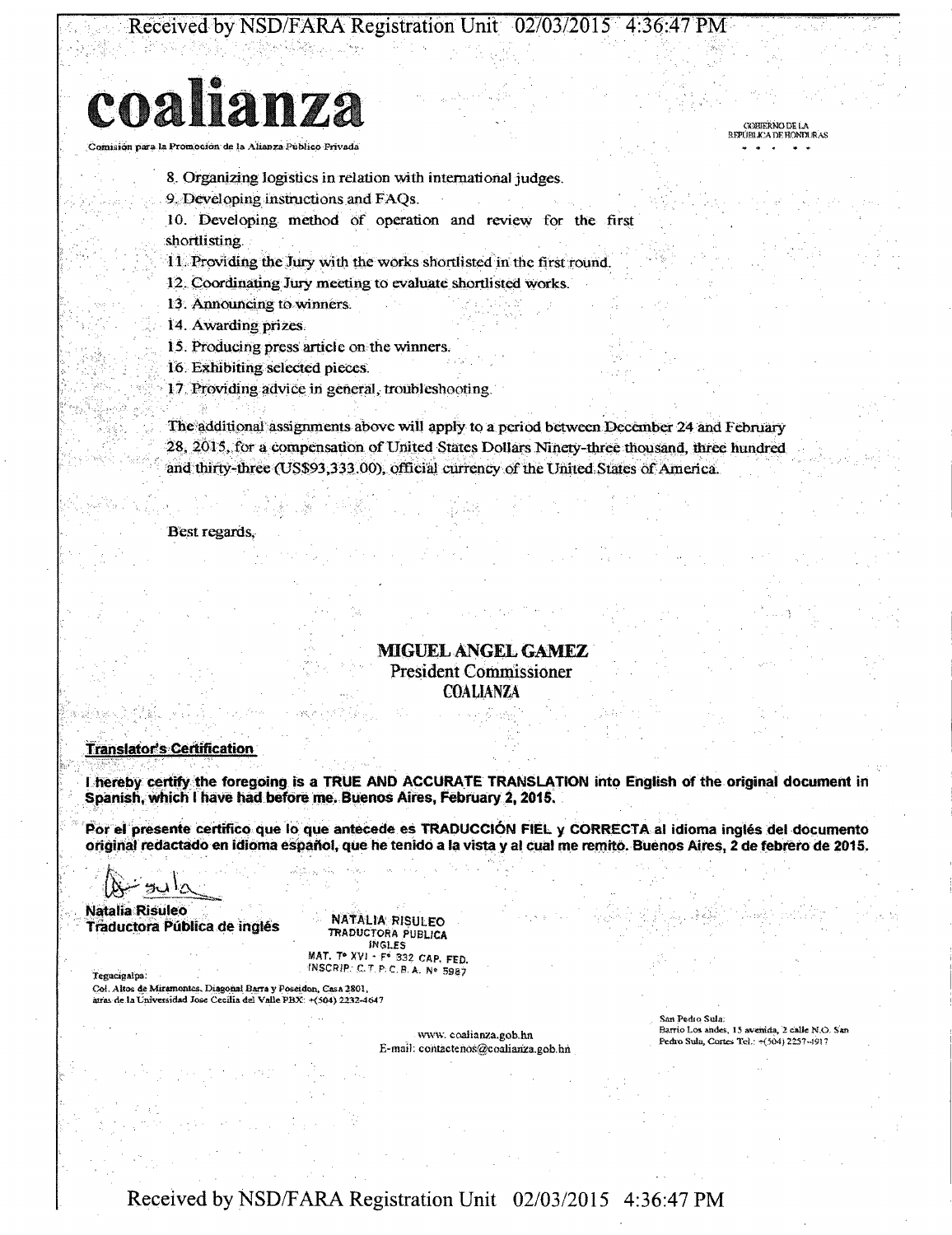

**DE HONDURAS** Rti Donco Honihiius \* \* \* \* \*

 $\mathbb Q$ 

### **Tegucigalpa/Distrito Central, 24 de dieiembre de 2014 OFICIO COALIANZA No. 687/2014**

**Seftora CLAUDIA GIOIA WENCELBLAT Vlcepresidente Ejecutiva Burson-Marseteller LLC Su Oficlna** 

Estimada Sra. Gioia:

De conformidad con lo establecido en el tercer parrafo de la Clausula Cuarta del Contrato suscrito entre la Comisión para la Promoción de la Alianza Publica-Privada (COALIANZA) y Burson-Marsteller LLC el 14 de noviembre de 2014, me permito solicitarle los siguientes trabajos adicionales:

Ob|etlvos Generales:

Concurso Disefio Marca Pais.

Consiste en el reflejo de la Marca o identidad visual que se plasmara en un iso-logotipo y en una serie de aplicaciones visuales creativas para publicidad grafica, audiovisual, en via pubiica, redes, materiales de promocidn, etc.

Con el espiritu de captar la verdadera esencla local, reconocer a los profesionales hondureños y motivar la difusión de esta iniciativa, el Consejo Nacional de Inversiones (CNI) y la Secretaria de Estado en los Despachos de Estrategia y Comunicaciones han decidido convocar a un Concurso Público para presentación de propuestas

### **ALCANCE DEL TRABAJO**

1. Oesarrollo del "brand key" de la marca. Documento base que sirve de hoja de ruta y enmarca los elementos de la "promesa de la marca" Honduras, que logre articular y comunicar las ventajas comparativas y competitivas.

2. Armado del plan de trabajo.

3. Armado de bases tecnicas del concurso. '

4. Armado de las bases legales.

- 5. Definicidn y articulacidn para la entrega de premio, cesi6n de derechos, etc.
- 6. Identificacidn y definicidn de los 3 mlembros del Jurado.

ya 1999 ya Tsanzania ya Tsanzania ya Tsanzania ya Tsanzania ya Tsanzania ya Tsanzania ya Tsanzania ya Tsanzani

7. Convocatoria a los miembros del Jurado.

**Tegucigalpa:** 

Col. Altos de Miramontes, Diagonal Barro y Poseid6n, Casa2801, atras de la Universidad José Cecilio del Valle PBX: +(504) 2232-4647 San Pedro Sula: Barrio Los andes, 15 avenida, 2 calle N.O. San Pedro Sula, Cortés Tel.: +(504) 2257-4917

www. coalianza.gob.hn E-mail: contacteno\$®coallanza.gob.hn